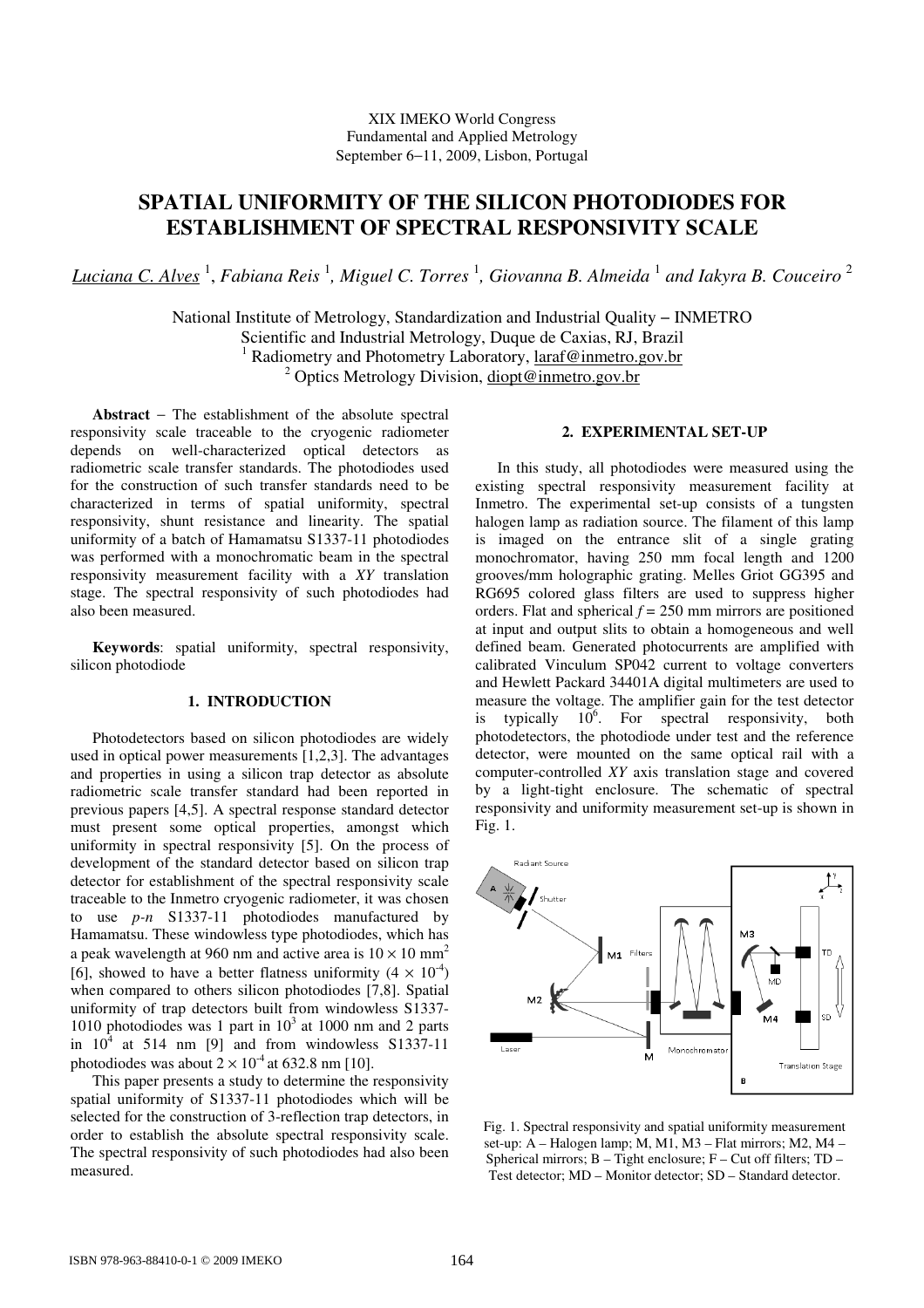The spectral responsivity measurement procedure, based on the substitution method, was used. The spectral response of each photodiode was obtained against a silicon detector with a known spectral responsivity as reference detector. Spectral responsivity measurements were carried out at 500 nm, 700 nm and 900 nm, and the beam diameter was about 3.0 mm at the detector surface. The typical optical power was less than 1  $\mu$ W: 0.031  $\mu$ W, 0.063  $\mu$ W and 0.059  $\mu$ W at 500 nm, 700 nm and 900 nm, respectively. Then, the monochromatic beam diameter was adjusted of about 1.0 mm at the photodiode surface and the spatial uniformity of photodiodes was investigated by scanning its active area over a  $12 \times 12$  mm<sup>2</sup> area with a step width of 1.0 mm. Spatial uniformity measurements were performed only at 500 nm and 1000 nm. The typical optical power was less than 1  $\mu$ W. A batch of twenty-three S1337-11 windowless photodiodes was investigated in this study, and each photodiode was placed one of each time in a black mounting with proper socket before measurement. All photodiodes were used in the photovoltaic mode, unbiased. A single S1337 photodiode detector, with known spectral responsivity, and a stationary beam splitter placed behind the monochromator are used to compensate for drifts in the radiant flux of the source. The temperature and the relative humidity during measurements didn´t vary more than 0.6°C and 2.1% (standard deviation), respectively. Measurements were carried out under dark environment conditions.

#### **3. MEASUREMENTS RESULTS**

#### *3.1. Spatial uniformity*

The spatial uniformity of each S1337-11 photodiode was investigated in the measurement system. The medium spatial nonuniformity of photodiodes was measured to be 9.4 parts in  $10^4$  at 500 nm and 4.6 parts in  $10^4$  at 1000 nm when an area corresponding to 50% of central active area was scanned and relative values to the average of the central values were used. Taking the test to monitor detector ratios, the medium spatial nonuniformity was calculated to be 1.1 parts in  $10^3$  at 500 nm and 1.2 parts in  $10^3$  at 1000 nm. No difference was verified when compared to the relative values to the center of the active area. Fig. 2a and 2b show the overall results of the nonuniformity measurements of photodiodes for relative values to the center of the active area at 500 nm and 1000 nm, respectively. Fig. 2c and 2d show the overall results of the nonuniformity measurements of photodiodes for relative values to the center of the active area, taking the test to monitor detector ratios at 500 nm and 1000 nm, respectively.

Scanned areas corresponding to  $4 \times 4$  mm<sup>2</sup> and  $6 \times 6$  $mm<sup>2</sup>$  were analyzed since that the step width used was 1.0 mm. Fig. 3a and 3b show the spatial uniformity of two photodiodes analyzed.



Fig. 2a and 2b. Spatial nonuniformity results at 500 nm (a) and 1000 nm (b) when relative values to the average of the central values were used with scanned areas corresponding to  $4 \times 4$  mm<sup>2</sup> and  $6 \times 6$  mm<sup>2</sup>. Fig. 2c and 2d. Spatial nonuniformity results at 500 nm (c) and 1000 nm (d) when relative values to the center of the active area, taking the test to monitor detector.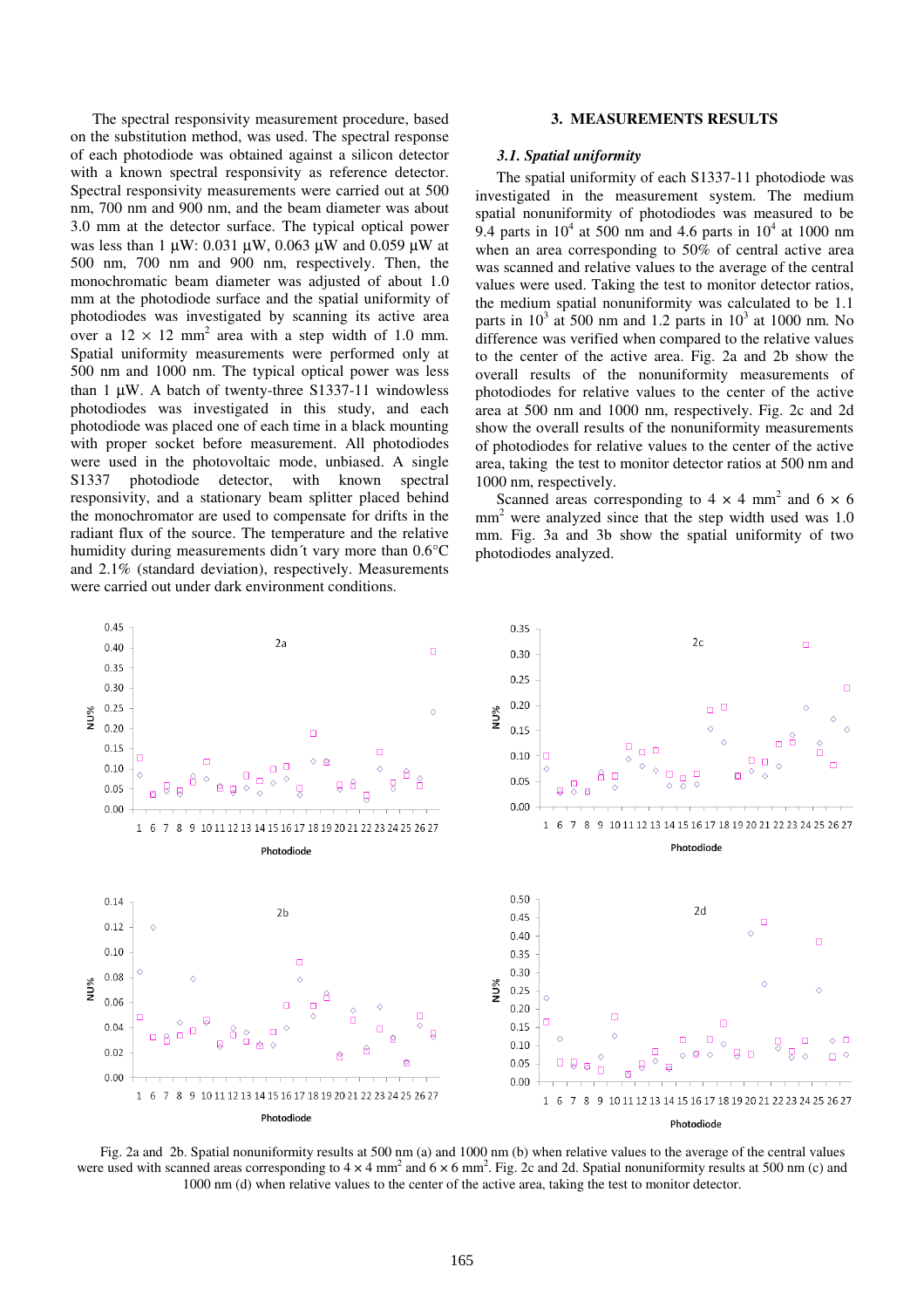



Fig. 4. Spectral responsivity measured of each photodiode normalized by average of all photodiodes at 500 nm, 700 nm and 900 nm.

#### **4. DISCUSSION**

The practice used in the selection of the photodiodes at 500 nm was the nonuniformity less than 0.5% over the active area or less than 0.25% within the 50% center of the active area. At 1000 nm, a wavelength near the bandgap (1100 nm), it was the nonuniformity less than 1.0% over the active area or less than 0.5% within the 50% center of the active area [11]. The spatial nonuniformity of photodiode 27 was measured to be 3.9 parts in  $10<sup>3</sup>$  at 500 nm when an area corresponding to 50% of central active area was scanned and relative values to the average of the central values were used. Taking the test to monitor detector ratios, the maximum spatial nonuniformity of photodiode 24 was calculated to be 3.2 parts in  $10^3$  at 500 nm. Following the presented criterions above, these two photodiodes were considered not suitable as a transfer standard.

### **5. CONCLUSIONS**

Measurements were realized in order to select the photodiodes with the best spatial uniformity which will be used in the construction of trap detectors for the establishment the absolute spectral responsivity scale. From the batch of the twenty-two S1337-11 windowless photodiodes that were effectively investigated in this study, only some of them not confirmed the previously achieved results. Future improvement in the measurement system with the use of a new motorized translation stage will allow the reduction of the step width of measurement, increasing the number of analyzed points, and decreasing the time of measurement. This improvement will concern in the measurement results of the spatial uniformity, contributing for the reduction of the overall spectral responsivity measurement uncertainty.

#### **ACKNOWLEDGMENTS**

The authors would like to thank Renato Nunes Teixeira from the Thermal Metrology Division of INMETRO for the



Fig. 3a and 3b. Spatial relative responsivity of S1337-11 photodiodes 6 (a) and 15 (b) at 500 nm. Responsivity values are normalized to the average of the central values.

#### *3.2. Spectral responsivity*

The spectral responsivity of single silicon photodiodes was measured in the optical set-up as described previously, with exception of the photodiode number 2 which was damaged. The relative standard deviations between individual spectral responsivity results were  $8.4 \times 10^{-3}$  at 500 nm,  $6.4 \times 10^{-3}$  at 700 nm and  $6.3 \times 10^{-3}$  at 900 nm. The typical expanded uncertainty was 1.5% at 500 nm, 0.59% at 700 nm and 0.35% at 900 nm. Fig. 4 show the spectral responsivity measured of each photodiode normalized by average of all photodiodes at 500 nm, 700 nm and 900 nm.